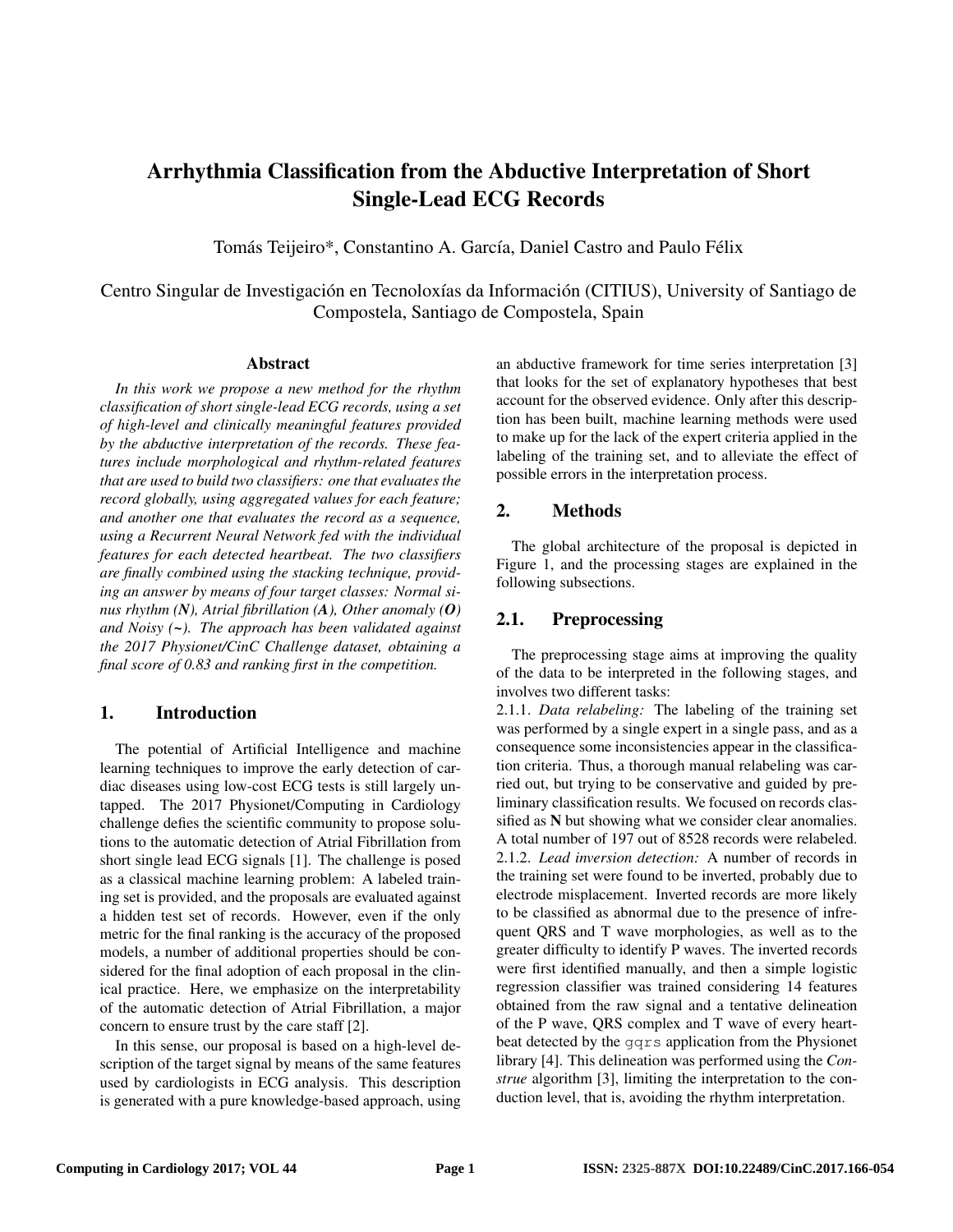

Figure 1. Classification algorithm steps.

#### 2.2. Abductive interpretation

The abductive interpretation of the ECG signal is the most significant stage in the proposed approach. Its objective is to characterize the physiological processes underlying the signal behavior, building a description of the observed phenomena in multiple abstraction levels. This responsibility lies with the *Construe* algorithm, which applies a non-monotonic reasoning scheme to find the set of hypotheses that best explain the observed evidence, by means of a domain-specific knowledge base composed of a set of *observables* and a set of *abstraction grammars*. The knowledge base is the same used in [3], that allows to explain the ECG at the conduction and rhythm abstraction levels, thus providing the same features used by cardiologists in ECG analysis. The initial evidence is the set of waves identified in the wave delineation step, that are abstracted by a set of rhythm patterns to describe the full signal as a sequence of cardiac rhythms, including normal sinus rhythms, bradycardias, tachycardias, atrial fibrillation episodes, etc. The non-monotonic nature of the interpretation process allows us to modify the initial set of evidence, by discarding heartbeats that cannot be abstracted by any rhythm pattern, or by looking for missed beats that are predicted by the pattern selected as the best explanatory hypothesis for a signal fragment. This ability to correct the initial evidence is the main strength of our proposal, since it discards many false anomalies generated by the presence of noise and artifacts in the signal. Figure 2 shows an example of a noisy signal in which the gqrs application detects many false positive beats, that are removed or modified in the final interpretation that concludes with a single normal rhythm hypothesis that explains the full fragment. As we can also see in the Figure, the result of the interpretation stage is a sequence of P waves, QRS complexes and T waves observations, as well as a sequence of cardiac rhythms abstracting all those waves.

# 2.3. Global feature extraction

Considering that each ECG record has to be classified globally, providing a single label for the entire signal duration, after the interpretation stage a set of features are calculated trying to summarize the information provided by *Construe*. A total number of 79 features are calculated, that are comprehensively described in the published software documentation. The feature set is divided into three main groups:

• *Rhythm features:* This includes statistical measures on the RR sequence, such as the limits, median or median absolute deviation; heart rate variability features such as the PNN5, PNN10, PNN50 and PNN100 measures [5]; and information about the rhythm interpretation, such as the median duration of each rhythm hypothesis.

• *Morphological features:* This includes information about the duration, amplitude and frequency spectrum of the observations in the conduction abstraction level, including P and T waves, QRS complexes, PR and QT intervals, and the TP segments.

• *Signal quality features:* Their purpose is to assess the importance of the morphological features showing conduction anomalies, such as wide QRS complexes or long PR intervals. They are based on the sum of the absolute differences of the signal, which we refer to as *profile*. Some of the profiled areas of the signal are the baseline segments and the P wave area before each heartbeat (taking a constant window of 250 ms).

# 2.4. Global classification

If a precise definition of the expert knowledge leading to the labeling of the training set were available, then the final classification could be directly developed with a basic rule-based system operating on the features extracted from the abductive interpretation stage, and the accuracy of the system would depend mainly on the accuracy of the interpretations. However, the challenge does not publish any guidelines for the classification, specially for the O class. Therefore, an automatic classifier was trained with two objectives: 1) To reveal the criteria leading to the training set labeling; and 2) to make the classification more accurate by learning possible mistakes of the abductive interpretation.

The classification method selected for this stage was the Tree Gradient Boosting algorithm, and particularly the XGBoost implementation [6], which showed a high performance and a certain level of interpretability through the importance given to the classification features. The optimization of the hyperparameters was performed using exhaustive grid search and 8-fold cross-validation, leading to the following values: Maximum tree depth: 6, Learning rate: 0.2, Gamma: 1.0, Column subsample by tree: 0.9, Min. child weight: 20, Subsample: 0.8, and Number of boosting rounds: 60.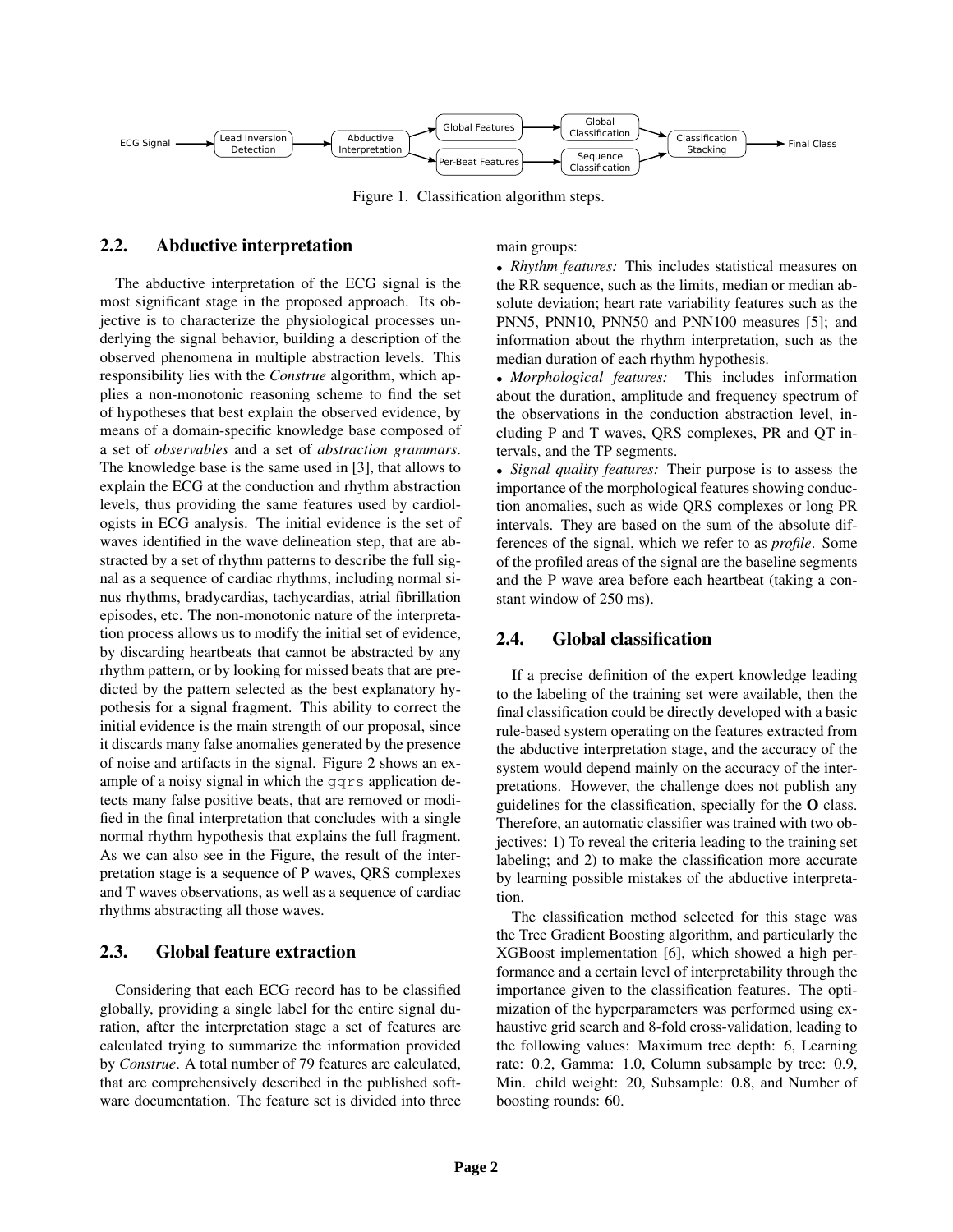

Figure 2. How the abductive interpretation can fix errors in the initial evidence. [Source: First 10 seconds of the A02080 record. Grey: Original gqrs annotations. Blue: QRS observations. Yellow: T wave observations. Green: P wave observation and Normal rhythm hypothesis.]

With respect to the first objective, we were able to formalize a number of specific anomalies that lead to classify a record as O. This identification helped to optimize the training set by defining more specific features to be calculated from the interpretation results. Some of the identified anomalies sharing this class were:

- Tachycardia (Mean heart rate over 100 bpm).
- Bradycardia (Mean heart rate under 50 bpm).
- Wide QRS complex (Longer than 110 milliseconds).
- Presence of ventricular or fusion beats.
- Presence of at least one extrasystole.
- Long PR interval (Longer than 210 milliseconds).
- Ventricular tachycardia.
- Atrial flutter.

For some of these anomalies the classification in the training set seems a bit inconsistent, since examples can be found in several classes. For example, there are various records labeled as normal with PR interval longer than 210 milliseconds, as long as examples of records labeled as atrial fibrillation showing an atrial flutter pattern.

Regarding the second objective, even after discovering some of the expert criteria distinguishing the target classes a rule-based system was not still competitive against automatic learned models. From our point of view this shows that the XGBoost classifier is able to improve the results of the interpretation alone.

#### 2.5. Per-beat feature extraction

Some of the conditions leading to a certain classification may not be present for the entire duration of a record, so the global features are not the best option to characterize episodic events of abnormalities. For example, a normal record with a single ectopic ventricular beat that does not break the rhythm is quite difficult to classify as abnormal by the global classifier. For this reason, some of the features calculated from the abductive interpretation are disaggregated to the individual heartbeat scope, such as the morphology, duration and amplitude of the P wave, the QRS complex and the T wave. Also the RR interval and the RR variation before and after each beat is included, as long as the profile of the P wave area. A sequence classification approach is then used to learn characteristic temporal patterns of each target class.

#### 2.6. Sequence classification

In the proposed approach, sequence classification relies on Recurrent Neural Networks (RNNs), a family of neural networks specialized for recognizing sequences of values. Among the different RNN implementations, we focused on Long Short Term Memory networks (LSTMs) [7], since they are capable of remembering information for long periods of time through the use of a cell state. Furthermore, they are able to avoid vanishing and exploding gradients when doing backpropagation through time. The architecture of the neural net is shown in Figure 3. The timedistributed Multilayer Perceptron (MLP) preprocesses the features described in Section 2.5 to transform the data into a space with easier temporal dynamics. The number of hidden units of the MLP was 256, and the dimension of the output space 128. A Rectified Linear Unit (ReLU) was used as activation function. The *LSTM\_0* layer preprocesses the resulting sequence of transformed features and returns a new sequence, which is subsequently used by the other LSTMs. The *LSTM\_2* layer just returns the final state of the network, whereas *LSTM\_1* and *LSTM\_3* return new transformed sequences. The pooling layers after *LSTM\_1* and *LSTM\_3* remove the temporal dimension by computing the temporal mean and maximum of each feature of the sequences, respectively. All the LSTMs used 128 units. Another MLP (with the same configuration of the time-distributed one) joins and transforms the outputs of each LSTM before a Softmax layer, which outputs a probability for each of the 4 classes.  $L^2$ -regularization was applied to all layers, using  $10^{-4}$  as regularization strength. Finally, dropout was also used to improve generalization by preventing feature co-adaptation [8].

The neural network was trained using the categorical cross-entropy as loss function, a batch size of 32, and Adam [9] as optimizer. Furthermore, 15% of all the data was used as validation set to monitor the performance of the neural network. This permitted us to decrease the learning rate when the validation loss got stuck in a plateau and to avoid overfitting by using early stopping. The initial learning rate was set to  $0.002$  and it was decreased by  $\sqrt{2}$  when the validation loss did not improve for at least 3 epochs. Training was ended after 15 epochs without improvement.